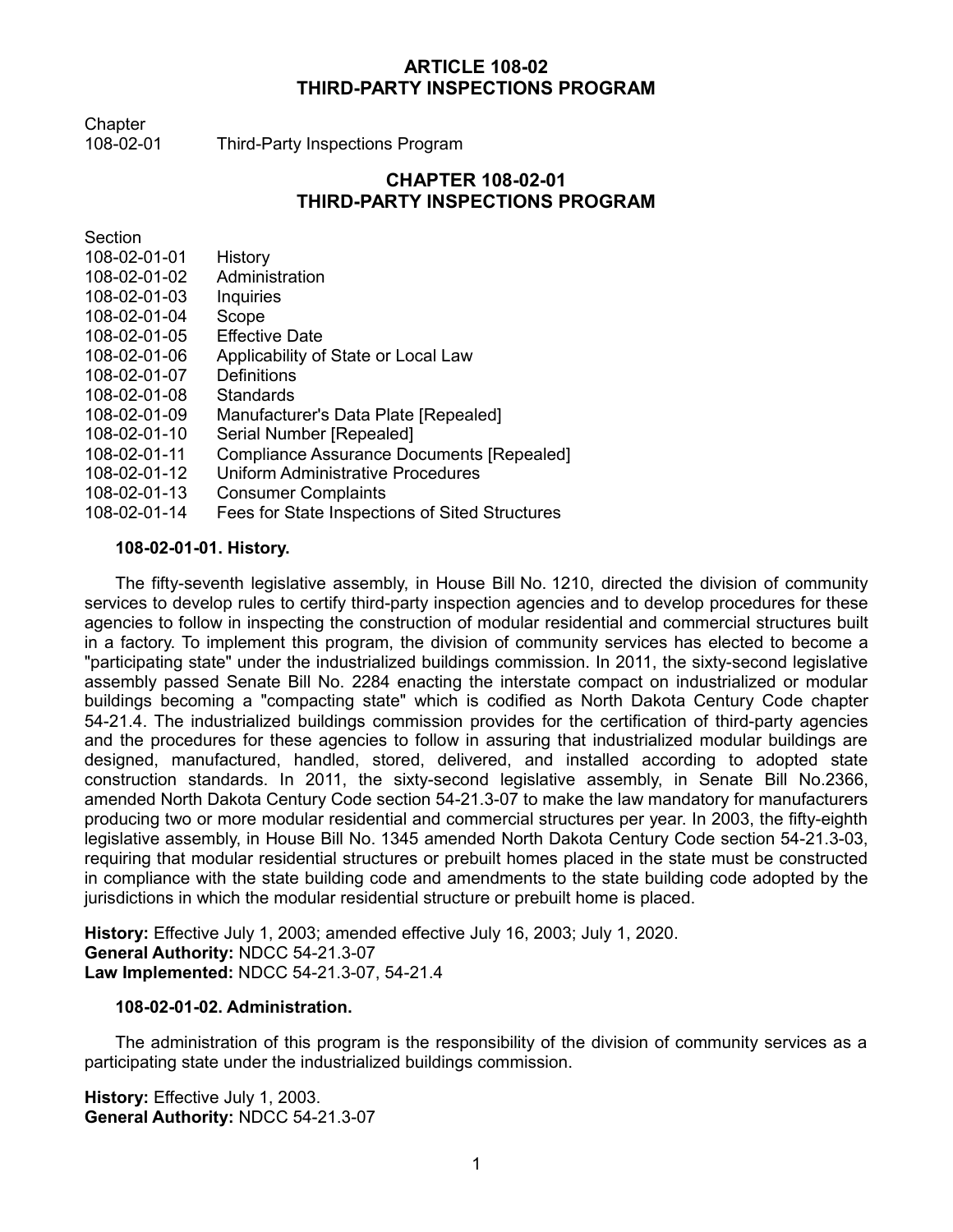#### **Law Implemented:** NDCC 54-21.3-07

#### **108-02-01-03. Inquiries.**

Inquiries about this program may be addressed to:

Third-party Inspections Program Manager North Dakota Department of Commerce Division of Community Services Phone: 701-328-5300

**History:** Effective July 1, 2003; amended effective July 1, 2020. **General Authority:** NDCC 54-21.3-07 **Law Implemented:** NDCC 54-21.3-07

#### **108-02-01-04. Scope.**

This chapter governs the process for certification of third-party inspection agencies for those manufacturers of industrialized modular residential and commercial buildings built in a factory. It also governs the procedures to be employed for approving the design, manufacture, inspection, handling, storage, delivery, and installation of industrialized modular buildings built in a factory. Industrialized modular buildings certified according to this chapter shall be deemed to comply with all requirements of this chapter and shall not be subject to required state or local inspections for any building component in the factory. This chapter does not govern manufactured homes built in a factory under the United States department of housing and urban development code pursuant to the Manufactured Housing and Safety Standards Act, nor does it cover any onsite construction, including construction related to the installation of industrialized modular buildings.

**History:** Effective July 1, 2003; amended effective July 16, 2003. **General Authority:** NDCC 54-21.3-07 **Law Implemented:** NDCC 54-21.3-07

#### **108-02-01-05. Effective date.**

This chapter is applicable to all modular residential and commercial structures intended for siting anywhere in North Dakota on or after July 1, 2003.

**History:** Effective July 1, 2003. **General Authority:** NDCC 54-21.3-07 **Law Implemented:** NDCC 54-21.3-07

#### **108-02-01-06. Applicability of state or local law.**

Land use and zoning requirements, building setback requirements, side and rear yard requirements, property line requirements, and onsite development, construction, and inspection requirements are specifically and entirely reserved for state or local government, except as provided by or pursuant to these rules. Upon installation, state or local government code enforcement agencies may conduct nondestructive walkthrough inspections of any industrialized modular building or building component certified in accordance with this chapter, for the purpose of identifying and reporting to the division of community services any code violation. If a person or agency shall deliver, sell, lease, or install any industrialized modular building or building component in any jurisdiction in North Dakota that is not certified in accordance with this chapter, the state and local code enforcement agencies may inspect the building and all building components according to state and local codes and amendments or other related procedures and requirements.

**History:** Effective July 1, 2003. **General Authority:** NDCC 54-21.3-07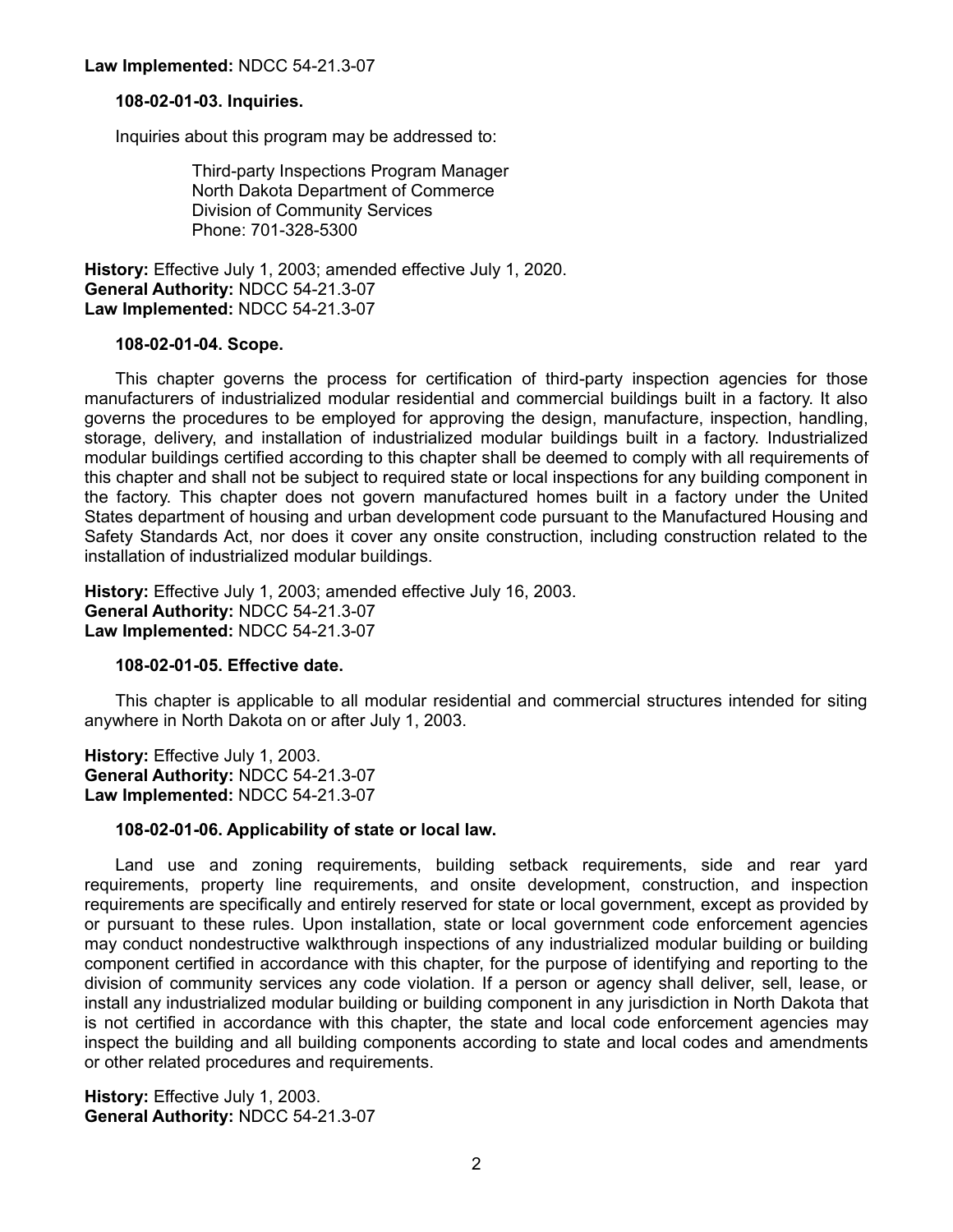### **108-02-01-07. Definitions.**

For purposes of this chapter:

- 1. "Act" means the laws of the participating state governing industrialized modular construction as amended and supplemented by the enabling legislation of the interstate compact on industrialized modular buildings.
- 2. "Approved" means approved by the industrialized buildings commission, a participating state, or a designated evaluation inspection agency.
- 3. "Building component" means any subsystem, subassembly, or other system of closed construction designed for use in or as part of a structure, which may include structural, electrical, mechanical, plumbing, and fire protection systems and other systems affecting health and safety.
- 4. "Building system" means the method of constructing a type of industrialized modular building or building component described by plans, specifications, and other documentation which together establish a set of limits meeting the building codes, standards, and other requirements of these regulations for that type of industrialized modular building or building component, which may include structural, electrical, mechanical, plumbing, and fire protection systems and other systems affecting health and safety.
- 5. "Certification" means the process by which participating states and local building inspection agencies are assured that elements of closed construction, not practical to inspect at the building site, conform to the building codes.
- 6. "Certification label" means an approved insignia or seal evidencing certification in accordance with the uniform administrative procedures.
- 7. "Closed construction" means any building, building component, assembly, or system manufactured in such a manner that concealed parts or processes of manufacture cannot be inspected at the building site without disassembly, damage, or destruction. The definition shall not include products, such as structural, electrical, and plumbing fixtures and equipment which are tested, listed, labeled, and certified by a nationally recognized testing laboratory.
- 8. "Code" means the codes, standards, specifications, and requirements adopted pursuant to section 108-02-01-08.
- 9. "Commission" means the industrialized buildings commission.
- 10. "Compliance assurance documents" means approved building system documents, an approved compliance assurance manual, and approved onsite installation instructions.
- 11. "Compliance assurance program" means the policies and procedures which assure that industrialized modular buildings and building components, including their manufacture, storage, delivery, assembly, handling, and installation, conform with these model rules and regulations and the uniform administrative procedures.
- 12. "Designated" means selected by the commission to perform one or more of the inspection or evaluation, or both, functions described under the uniform administrative procedures.
- 13. "Evaluation agency" means a designated person or organization, private or public, determined by the commission to be qualified by reason of facilities, personnel, experience, and demonstrated reliability and independence of judgment, to investigate and evaluate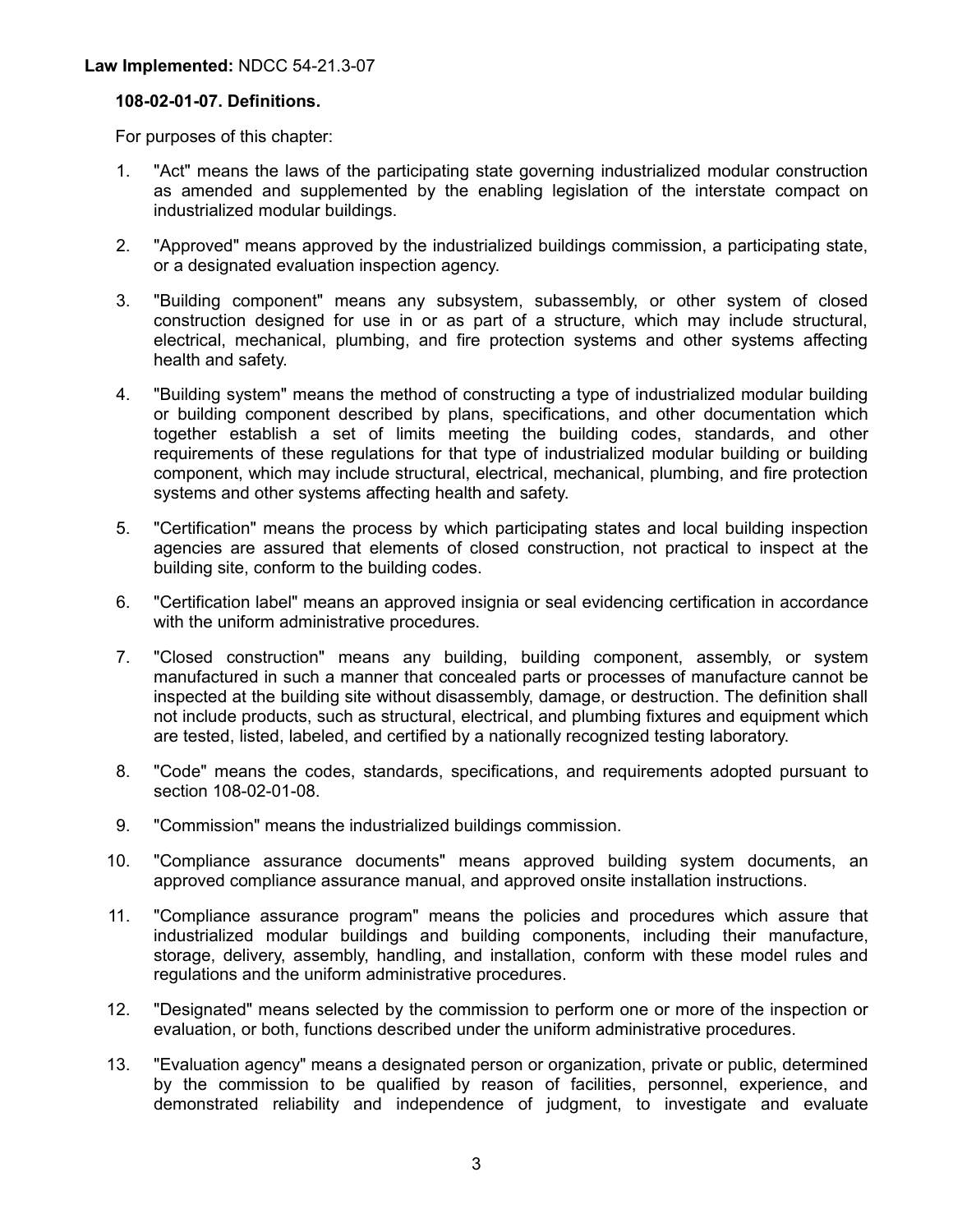industrialized modular buildings, building components, building systems, or compliance assurance programs.

- 14. "Factory" means an individual or entity that manufactures two or more residential or commercial industrialized modular buildings per year. Residential industrialized modular buildings manufactured by high schools, vocational technical centers, and colleges or universities as part of a bona fide educational program are excluded. A manufacturer that does not meet this definition must provide a yearly certification to the division of community services that is exempt from this definition. Any industrialized modular building that is excluded from the modular residential and commercial structure third-party inspection program is subject to inspection from state or local enforcement agencies.
- 15. "Independence of judgment" means not being affiliated with or influenced or controlled by building manufacturers or by producers, suppliers, or vendors of products or equipment used in industrialized modular buildings and building components, in any manner which is likely to affect capacity to render reports and findings objectively and without bias.
- 16. "Industrialized modular building" means any building of closed construction, i.e., constructed in such a manner that concealed parts or processes of manufacture cannot be inspected at the site, without disassembly, damage, or destruction, and which is made or assembled in manufacturing facilities, off the building site, for installation, or assembly and installation, on the building site. Industrialized modular building includes modular housing which is factory-built single-family and multifamily housing, including closed-wall panelized housing, and other modular, nonresidential buildings. Industrialized modular building does not include any structure subject to the requirements of the National Manufactured Home Construction and Safety Standards Act of 1974.
- 17. "Inspection agency" means a designated person or organization, private or public, who is determined by the commission to be qualified by reason of facilities, personnel, experience, and demonstrated reliability and independence of judgment, to monitor compliance assurance programs.
- 18. "Installation" means the process of affixing, or assembling and affixing, industrialized modular buildings or building components on the building site.
- 19. "Interim reciprocal agreement" means a formal reciprocity agreement as defined in the enabling legislation of the interstate compact on industrialized modular buildings.
- 20. "Local enforcement agency" means the agency or agencies of the participating states or local government with authority to inspect buildings and enforce the law, ordinances, and regulations which establish standards and requirements applicable to the construction, installation, alteration, repair, or relocation of buildings.
- 21. "Modular residential or commercial structure" means an industrialized modular building.
- 22. "Module" means a closed-wall structure or substantial part of a closed-wall structure incorporating one or more rooms used as habitable, occupiable, or mechanical or equipment space.
- 23. "Nonconformance" means the failure to adhere to the requirements of an approved building system or, where the building system is not specific, to the code.
- 24. "Participating state" means any compacting state or any noncompacting state acting under the purview of an interim reciprocal agreement.

**History:** Effective July 1, 2003; amended effective July 16, 2003; July 1, 2020. **General Authority:** NDCC 54-21.3-07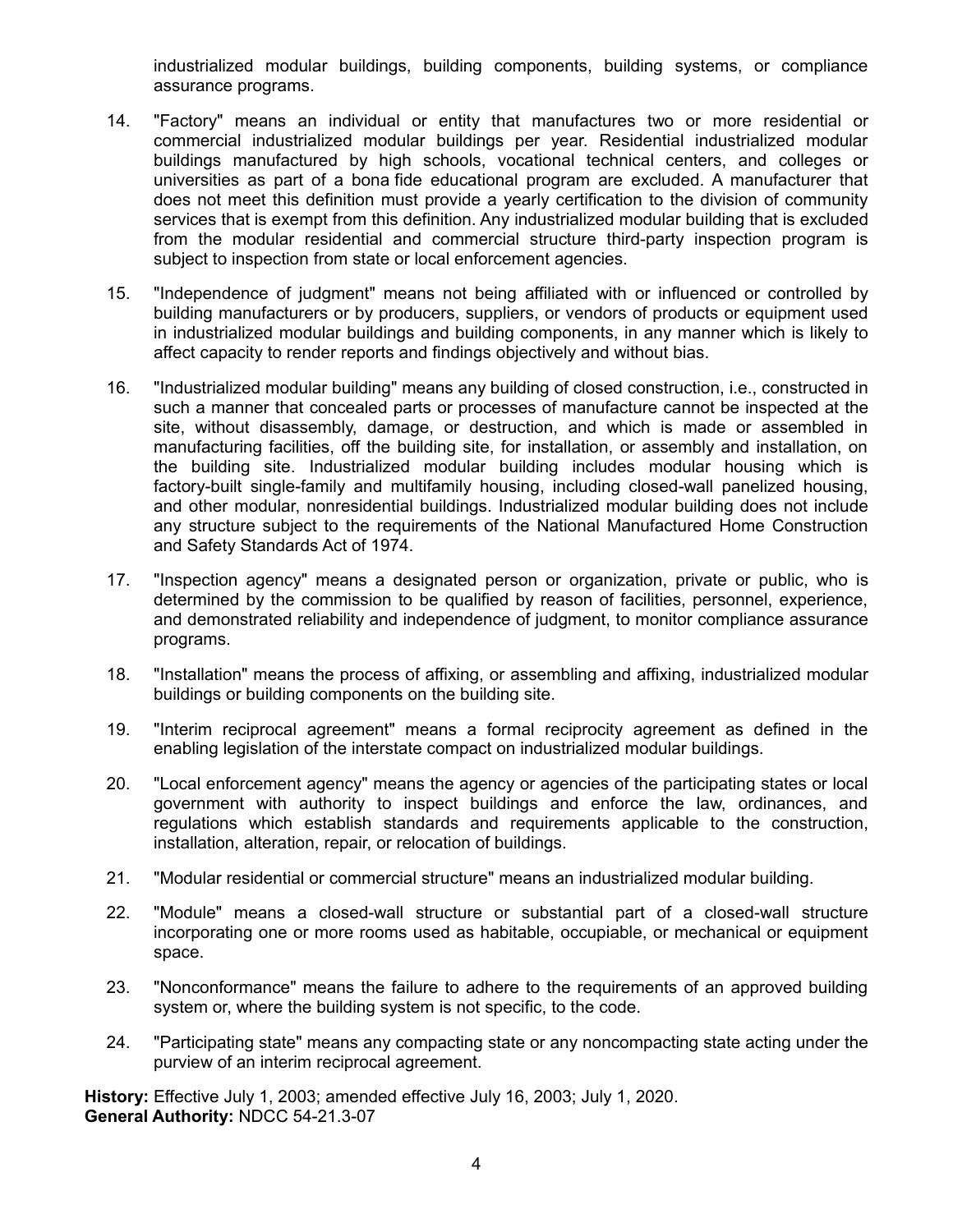## **108-02-01-08. Standards.**

Building systems must comply with:

- 1. **Primary codes.**
	- a. Building codes International building code (IBC) and international residential code (IRC) published by the international code council (ICC), as adopted and amended in the North Dakota state building code and any local amendments to the North Dakota state building code submitted by July first of each year to the division of community services for distribution to the industrialized buildings commission and manufacturers on or about July first of each year.
	- b. Mechanical code International mechanical code (IMC) published by the international code council (ICC), as adopted and amended in the North Dakota state building code and any local amendments to the North Dakota state building code submitted by July first of each year to the division of community services for distribution to the industrialized buildings commission and manufacturers on or about July first of each year.
	- c. Fuel gas code International fuel gas code (IFGC) published by the international code council (ICC), as adopted and amended in the North Dakota state building code and any local amendments to the North Dakota state building code submitted by July first of each year to the division of community services for distribution to the industrialized buildings commission and manufacturers on or about July first of each year.
	- d. Plumbing code Uniform plumbing code (UPC) published by the international association of plumbing and mechanical officials (IAPMO), as adopted and amended as the North Dakota state plumbing code.
	- e. Electrical code National electrical code (NEC) published by the national fire protection association (NFPA), as adopted and amended as the laws, rules, and wiring standards of North Dakota.
	- f. Barrier-free code Americans with Disabilities Act accessibility guidelines.
	- g. Energy code Energy conservation standards as adopted and amended in the North Dakota state building code.
- 2. **Alternates.** The provisions of this chapter are not intended to prevent the use of any technologies, techniques, or materials not specifically prescribed by these codes, standards, specifications, and requirements, provided any such alternate has been approved.
	- a. Applications for such alternates must be filed in writing with the evaluation agency. This application must contain the current requirements of the codes, standards, or specifications from which an alternate is sought and a statement of how the proposed alternate would adequately protect the health, safety, and welfare of both the occupants and the public.
	- b. The evaluation agency may approve any such alternate, provided that it determines that the proposed design is satisfactory and that the material, method, or work offered is, for the purpose intended, consistent with the adopted codes and standards as to quality, strength, effectiveness, fire resistance, durability, and safety. The evaluation agency shall require that sufficient evidence or proof be submitted to substantiate any claim that may be made regarding the use of any such alternate. The evaluation agency shall notify the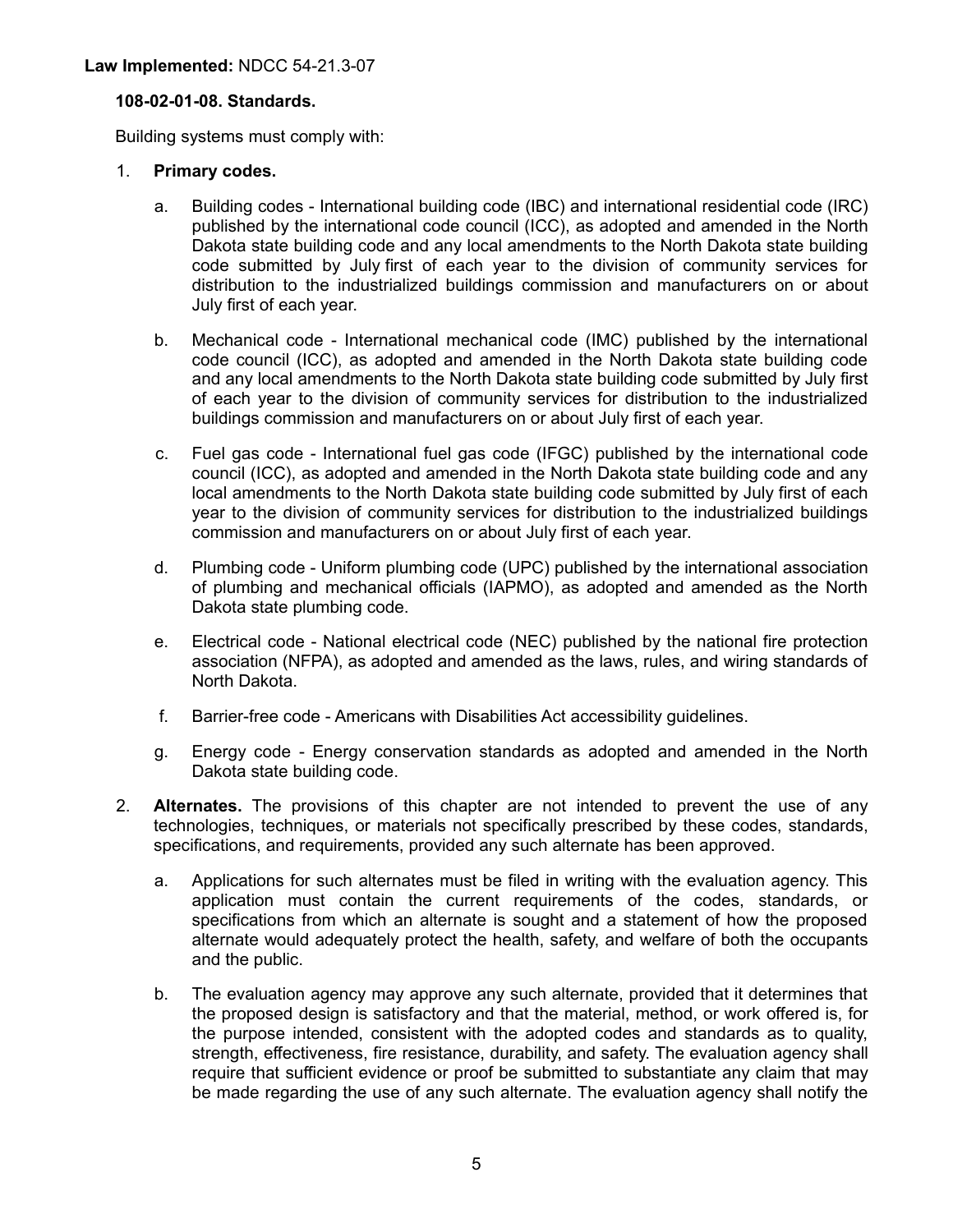applicant of the determination. If the application is denied, the notification shall state the reasons for the denial.

**History:** Effective July 1, 2003; amended effective July 16, 2003; July 1, 2020. **General Authority:** NDCC 54-21.3-07 **Law Implemented:** NDCC 54-21.3-07

### **108-02-01-09. Manufacturer's data plate.**

Repealed effective July 1, 2020.

### **108-02-01-10. Serial number.**

Repealed effective July 1, 2020.

### **108-02-01-11. Compliance assurance documents.**

Repealed effective July 1, 2020.

### **108-02-01-12. Uniform administrative procedures.**

- 1. The 2018 version of the uniform administrative procedures of the industrialized buildings commission, hereby incorporated by reference, shall constitute the procedures by which the division of community services shall assure itself and the commission of the compliance of industrialized modular building construction with the state building, plumbing, electrical, and accessibility codes, assess the adequacy of the building systems, and verify and assure the competency and performance of evaluation and inspection agencies.
- 2. Copies of the uniform administrative procedures may be obtained from the industrialized buildings commission, suite 210, 505 huntmar park drive, Herndon, Virginia 20170.
- 3. The division of community services shall approve those evaluation or inspection agencies that the commission designates as meeting the requirements of part VI, section 1, of the uniform administrative procedures and that the commission finds otherwise qualified to perform the functions delegated to it.
- 4. The division of community services shall take such enforcement action against a manufacturer, inspection agency, or evaluation agency as recommended by the commission if, pursuant to the uniform administrative procedures, the commission determines that such manufacturer, inspection agency, or evaluation agency has failed to fulfill its responsibilities under the uniform administrative procedures.
- 5. Any notice or order issued pursuant to this chapter must be in writing and must be served upon the respondent party by certified mail and return receipt requested.
- 6. Any party aggrieved with an enforcement action taken by the division of community services may appeal under North Dakota Century Code chapter 28-32.

**History:** Effective July 1, 2003; amended effective July 1, 2020. **General Authority:** NDCC 54-21.3-07 **Law Implemented:** NDCC 54-21.3-07

#### **108-02-01-13. Consumer complaints.**

In accordance with the uniform administrative procedures of the industrialized buildings commission, a consumer may complain directly to a manufacturer for any alleged code violation.